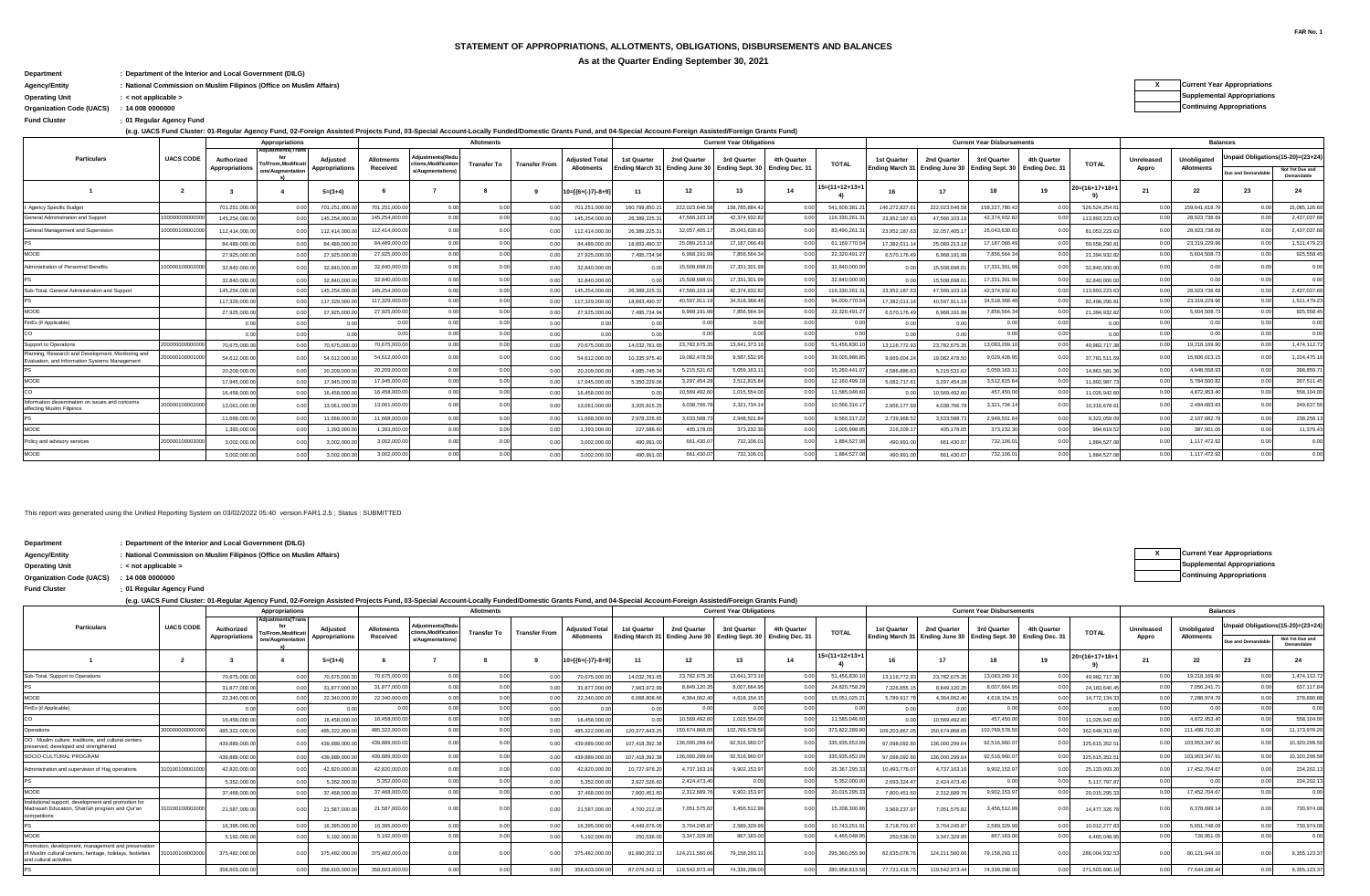| <b>AOOE</b>                                                              |                 | 16,879,000.0 | 16,879,000.6 | 16,879,000.0  |  | 16,879,000.0 | 4.913.660.  | 4.668.587.  | 4.818.995.    | 14.401.242.3  | 4.913.660.    | 4.668.587.  | 4.818.995.    | 14,401,242.3 | 2,477,757.66 | 0.00       |
|--------------------------------------------------------------------------|-----------------|--------------|--------------|---------------|--|--------------|-------------|-------------|---------------|---------------|---------------|-------------|---------------|--------------|--------------|------------|
| VALLEN AND ARREST FOR INTERNATIONAL AND AND APPEAR AND ARR               |                 |              |              |               |  |              |             |             |               |               |               |             |               |              |              |            |
| economic opportunities for Muslim Filipinos improved an                  |                 | 45.433.000.0 | 45.433.000   | 15 433 000 0  |  | 45.433.000   | 12.959.450. | 14.674.568. | 10.252.618.43 | 37,886,637    | 12.105.774.25 | 14.674.568. | 10,252,618.43 | 37.032.961.0 | 7,546,362.2  | 853,676.62 |
| SOCIO-ECONOMIC PROGRAM                                                   |                 | 16,005,000.0 | 16,005,000   | 16,005,000.0  |  | 16.005.000.  | 4.888.806.  | 4,736,451.  | 4,096,743.    | 13,722,001    | 4.521.672.8   | 4.736.451.  | 4,096,743.16  | 13.354.867.  | 2,282,998.43 | 367,133.68 |
| Promotion, development and management of<br>Endowment services           | 320100100001000 | 439,000      | 139.000      | 439,000 0     |  | 439,000.     |             |             |               |               |               |             |               |              | 439,000.0    | 0.00       |
| MOOE                                                                     |                 | 439,000      | 439.000.     | 439,000.0     |  | 439,000.0    |             |             |               |               |               |             |               |              | 439,000.0    | 0.00       |
| Promotion and development of Muslim Micro and Small<br>Enterprise (MSEs) | 32010010000200  | 15.082.000   | 15.082.000   | 15.082.000.0  |  | 15.082.000.  | 4.888.806.  | 4,736,451.  | 4.096.743.    | 13,722,001    | 4.521.672.8   | 4.736.451.  | 4.096.743.1   | 13.354.867.  | 1.359.998.4  | 367,133.68 |
|                                                                          |                 | 12,812,000.0 | 12.812.000.  | 12,812,000.00 |  | 12,812,000.0 | 4.589.171   | 3,985,889.  | 3.880.471.    | 12,455,532.   | 4.222.037.    | 3.985.889.  | 3,880,471.8   | 12.088.398.  | 356,467.5    | 367,133.68 |
| MOOE                                                                     |                 | 2,270,000.0  | 2.270,000.   | 2.270.000.0   |  | 2,270,000.00 | 299,635.5   | 750,562.2   | 216.271.      | 1.266.469     | 299,635.5     | 750.562.2   | 216,271.3     | 1.266.469.   | 1.003.530.89 | 0.00       |
| Promotion and development of Halal                                       | 32010010000300  | 484,000      | 484,000      | 484,000.0     |  | 484,000.     |             |             |               |               |               |             |               |              | 484,000.0    | 00         |
| MOOE                                                                     |                 | 484,000.     | 484,000      | 484,000.0     |  | 484,000.0    |             |             |               |               |               |             |               |              | 484,000.0    | 0.00       |
| SOCIAL PROTECTION PROGRAM                                                |                 | 29,428,000.0 | 29.428.000.  | 29,428,000.00 |  | 29,428,000.0 | 8,070,644.3 | 9.938.116   | 6.155.875.2   | 24, 164, 636. | 7.584.101.4   | 9.938.116.5 | 6,155,875.2   | 23,678,093.2 | 5,263,363.86 | 486,542.94 |

This report was generated using the Unified Reporting System on 03/02/2022 05:42 version.FAR1.2.5 ; Status : SUBMITTED

| Department | : Department of the Interior and Local Government (DILG) |
|------------|----------------------------------------------------------|
|------------|----------------------------------------------------------|

**Organization Code (UACS) Continuing Appropriations : 14 008 0000000**

**: Fund Cluster 01 Regular Agency Fund**

**(e.g. UACS Fund Cluster: 01-Regular Agency Fund, 02-Foreign Assisted Projects Fund, 03-Special Account-Locally Funded/Domestic Grants Fund, and 04-Special Account-Foreign Assisted/Foreign Grants Fund)**

|                                                                                              |                  |                | Appropriations    |                       |                   |                                      | Allotments         |                      |                       |                |                                                               | <b>Current Year Obligations</b> |             |                   |               |                                                                   | <b>Current Year Disbursements</b> |             |                 |            |                   | <b>Balances</b>    |                                   |
|----------------------------------------------------------------------------------------------|------------------|----------------|-------------------|-----------------------|-------------------|--------------------------------------|--------------------|----------------------|-----------------------|----------------|---------------------------------------------------------------|---------------------------------|-------------|-------------------|---------------|-------------------------------------------------------------------|-----------------------------------|-------------|-----------------|------------|-------------------|--------------------|-----------------------------------|
| <b>Particulars</b>                                                                           | <b>UACS CODE</b> | Authorized     | o/From.Modificati | Adjusted              | <b>Allotments</b> | diustments(Red<br>tions.Modification | <b>Transfer To</b> | <b>Transfer From</b> | <b>Adjusted Total</b> | 1st Quarter    | 2nd Quarter                                                   | 3rd Quarter                     | 4th Quarter | <b>TOTAL</b>      | 1st Quarter   | 2nd Quarter                                                       | 3rd Quarter                       | 4th Quarter | <b>TOTAL</b>    | Unreleased | Unobligated       |                    | Inpaid Obligations(15-20)=(23+24) |
|                                                                                              |                  | Appropriations | ons/Augmentation  | <b>Appropriations</b> | Received          | s/Augmentations)                     |                    |                      | <b>Allotments</b>     |                | inding March 31 Ending June 30 Ending Sept. 30 Ending Dec. 31 |                                 |             |                   |               | Ending March 31 Ending June 30   Ending Sept. 30   Ending Dec. 31 |                                   |             |                 | Appro      | <b>Allotments</b> | Due and Demandable | Not Yet Due and<br>Demandable     |
|                                                                                              | $\overline{2}$   | $\mathbf{3}$   | 4                 | $5=(3+4)$             |                   |                                      | -8                 |                      | $10=[(6+(-)7)-8+9]$   | 11             | 12                                                            | 13                              | 14          | $15=(11+12+13+1)$ | 16            | 17                                                                | 18                                | 19          | $20=(16+17+18+$ | - 21       | 22                | 23                 | 24                                |
| Support and assistance to Muslim education and<br>advocacy program                           | 3202001000010    | 5,111,000.0    |                   | 5,111,000.0           | 5.111.000.0       | 0.00                                 | 0.00               |                      | 5,111,000.00          | 1,896,720.42   | 2.338.191.                                                    | 379,088.4                       |             | 4.614.000.00      | 1.744.982.7   | 2.338.191.1                                                       | 379,088.44                        |             | 4,462,262.3     | 0.00       | 497,000.0         | 0.00               | 151,737.63                        |
|                                                                                              |                  | 4,614,000.0    |                   | 4,614,000.0           | 4.614.000.0       | 0.00                                 | 0.00               | 0.00                 | 4.614.000.00          | 1,896,720.42   | 2.338.191.1                                                   | 379,088.44                      | 0.00        | 4.614.000.00      | 1,744,982.7   | 2,338,191.1                                                       | 379,088.44                        |             | 4,462,262.3     | 0.00       | 0.00              | 0.00               | 151,737.63                        |
| MOOE                                                                                         |                  | 497,000.0      |                   | 497,000.0             | 497.000.0         | 0.00                                 | 0.00               | 0.00                 | 497,000.0             | 0.00           | 0.00                                                          | 0.00                            | 0.00        | 0.00              |               | 0.00                                                              | 0.00                              | 0.00        | 0.0             | 0.00       | 497,000.00        | 0.00               | 0.00                              |
| Legal and paralegal services to Muslim Filipino<br>communities                               | 32020010000200   | 1,570,000.0    |                   | 1,570,000.            | 1,570,000.0       | 0.0                                  | 0.00               | 0 <sub>0</sub>       | 1,570,000.0           | 71,836.00      | 534,236.                                                      | 129,480.00                      |             | 735,552.1         | 71,836.0      | 534,236.1                                                         | 129,480.00                        |             | 735,552.1       | 0.00       | 834,447.83        | 0.00               | 0.00                              |
| MOOE                                                                                         |                  | 1,570,000.0    |                   | 1,570,000.0           | 1,570,000.00      | 0.00                                 | 0.00               | 0.00                 | 1,570,000.00          | 71,836.00      | 534,236.1                                                     | 129,480.00                      | 0.00        | 735,552.17        | 71,836.0      | 534,236.1                                                         | 129,480.00                        | 0.00        | 735,552.1       | 0.00       | 834,447.83        | 0.00               | 0.00                              |
| Assistance to Muslim settlement, ancestral lands,<br>relocation and disaster relief services | 2020010000300    | 10,936,000.0   |                   | 10,936,000.0          | 10.936.000.0      | 0 <sup>o</sup>                       | 0.00               | 0.00                 | 10,936,000.00         | 3,210,969.86   | 3.547.565.2                                                   | 3.230.598.35                    |             | 9.989.133.49      | 2.997.487.1   | 3.547.565.2                                                       | 3.230.598.35                      |             | 9,775,650.7     | 0.00       | 946,866.51        | 0.00               | 213.482.71                        |
|                                                                                              |                  | 9,447,000.0    |                   | 9.447.000.0           | 9.447.000.00      | 0.00                                 | 0.00               | 0.00                 | 9.447.000.00          | 2.668.533.86   | 3.373.535.2                                                   | 2,713,705.60                    |             | 8,755,774.7       | 2,455,051.    | 3,373,535.2                                                       | 2,713,705.60                      |             | 8,542,292.0     | 0.00       | 691,225.26        | 0.00               | 213,482.71                        |
| MOOE                                                                                         |                  | 1.489.000.0    |                   | 1.489.000.0           | 1,489,000.00      | 0.00                                 | 0.00               | 0.00                 | 1.489.000.00          | 542.436.00     | 174,030.00                                                    | 516,892.75                      | 0.00        | 1,233,358.7       | 542,436.0     | 174,030.0                                                         | 516,892.75                        |             | 1.233.358.7     | 0.00       | 255,641.25        | 0.00               | 0.00                              |
| Peace initiatives and conflict resolution                                                    | 32020010000400   | 11,811,000.0   |                   | 11,811,000.0          | 11.811.000.0      | 0.00                                 | 0.00               |                      | 11,811,000.00         | 2,891,118.06   | 3,518,123.94                                                  | 2,416,708.48                    |             | 8,825,950.48      | 2,769,795.4   | 3.518.123.9                                                       | 2,416,708.48                      |             | 8,704,627.8     | 0.00       | 2.985.049.52      | 0.00               | 121,322.60                        |
|                                                                                              |                  | 10.366.000.    |                   | 10.366.000.           | 10.366.000.0      | 0.00                                 | 0.00               | 0.00                 | 10.366.000.0          | 2,426,452.06   | 2.751.264.5                                                   | 2.295.534.48                    | 0.00        | 7,473,251.0       | 2,305,129.4   | 2,751,264.                                                        | 2.295.534.48                      |             | 7.351.928.4     | 0.00       | 2.892.748.95      | 0.00               | 121.322.60                        |
| <b>MOOE</b>                                                                                  |                  | 1.445.000.0    |                   | 1.445.000.            | 1.445.000.0       | 0.00                                 | 0.00               | 0.00                 | 1.445.000.0           | 464,666.00     | 766,859.4                                                     | 121,174.00                      | 0.00        | 1,352,699.43      | 464,666.0     | 766,859.4                                                         | 121,174.00                        |             | 1.352.699.4     | 0.00       | 92,300.57         | 0.00               | 0.00                              |
| Sub-Total, Operations                                                                        |                  | 485,322,000.   |                   | 485,322,000.          | 485,322,000.0     | 0.00                                 | 0.00               | 0.00                 | 485,322,000.00        | 120,377,843.25 | 150,674,868.0                                                 | 102,769,578.50                  |             | 373,822,289.80    | 109,203,867.  | 150.674.868.0                                                     | 102,769,578.50                    |             | 362,648,313.6   | 0.OC       | 111,499,710.20    | 0.00               | 11,173,976.20                     |
|                                                                                              |                  | 417.589.000.   |                   | 417.589.000.          | 417,589,000.0     | 0.00                                 | 0.00               | 0.00                 | 417.589.000.0         | 106.034.622.   | 138.120.573.                                                  | 86,197,428.36                   |             | 330.352.623.7     | 94.860.645.9  | 138.120.573.2                                                     | 86,197,428.36                     |             | 319.178.647.    | 0.00       | 87,236,376.28     | 0.00               | 11,173,976.20                     |
| <b>MOOE</b>                                                                                  |                  | 67,733,000.0   |                   | 67,733,000.0          | 67,733,000.0      | 0.00                                 | 0.00               | 0.00                 | 67,733,000.00         | 14,343,221.    | 12,554,294.8                                                  | 16,572,150.14                   |             | 43,469,666.0      | 14,343,221.   | 12,554,294.8                                                      | 16,572,150.14                     |             | 43,469,666.0    | 0.OC       | 24,263,333.92     | 0.00               | 0.00                              |
| FinEx (if Applicable)                                                                        |                  |                |                   | 0.00                  | 0 <sup>o</sup>    | 0.00                                 | 0.00               | 0.00                 | 0.00                  | 0.00           | 0 <sub>0</sub>                                                | 0.00                            | 0.00        | 0.00              |               |                                                                   | 0.00                              | 0.00        | 0.00            | 0.00       | 0.00              | 0.00               | 0.00                              |
|                                                                                              |                  | 0.00           |                   | 0.00                  |                   | 0.00                                 | 0.00               | 0.00                 | 0.00                  | 0.00           | 0.00                                                          | 0.00                            | 0.00        | 0.00              |               |                                                                   | 0.00                              | 0.00        |                 | 0.00       | 0.00              | 0.00               | 0.00                              |
| Sub-Total, I. Agency Specific Budget                                                         |                  | 701,251,000.00 |                   | 701,251,000.00        | 701,251,000.0     | 0.00                                 | 0.00               | 0.01                 | 701,251,000.00        | 160,799,850.2  | 222,023,646.5                                                 | 158.785.884.42                  |             | 541.609.381.2     | 146,272,827.6 | 222,023,646.5                                                     | 158,227,780.42                    |             | 526,524,254.6   | 00         | 159,641,618.7     | 0.00               | 15.085.126.60                     |
|                                                                                              |                  | 566,795,000.0  |                   | 566,795,000.          | 566,795,000.0     | 0.00                                 | 0.00               |                      | 566,795,000.0         | 132.892.085.4  | 187,567,604.                                                  | 128,723,461.7                   |             | 449, 183, 152.0   | 119,569,512.2 | 187.567.604.7                                                     | 128,723,461.7                     |             | 435,860,578.    | 00         | 117,611,847.9     | 0.00               | 13,322,573.27                     |
| MOOE                                                                                         |                  | 117,998,000.00 |                   | 117,998,000.0         | 117,998,000.0     | 0.00                                 | 0.00               | 0.0                  | 117,998,000.00        | 27,907,764.73  | 23,886,549.2                                                  | 29,046,868.63                   |             | 80,841,182.5      | 26,703,315.4  | 23,886,549.2                                                      | 29,046,868.63                     |             | 79,636,733.2    | 0.00       | 37, 156, 817.44   | 0.00               | 1,204,449.33                      |
| FinEx (if Applicable)                                                                        |                  | 0.00           |                   |                       |                   |                                      | 0.00               | 0.01                 | 0.01                  | 0.00           | 00                                                            | 0.00                            | 0.00        |                   |               |                                                                   |                                   |             |                 | 00         | 0 <sub>0</sub>    | 0.00               | 0.00                              |
|                                                                                              |                  | 16,458,000.00  |                   | 16,458,000.0          | 16,458,000.0      |                                      | 0.00               | 0.00                 | 16,458,000.00         | 0.00           | 10.569.492.60                                                 | 1,015,554.00                    |             | 11.585.046.60     |               | 10.569.492.6                                                      | 457,450.00                        |             | 11,026,942.6    | 00         | 4,872,953.40      | 0.00               | 558,104.00                        |
| II. Automatic Appropriations                                                                 |                  | 49,238,000.0   |                   | 49,238,000.0          | 49,238,000.0      | 0.00                                 | 0.00               | 0.00                 | 49,238,000.00         | 12,371,916.67  | 13,257,939.74                                                 | 13,584,109.93                   |             | 39,213,966.34     | 12,371,916.6  | 13,484,768.9                                                      | 4,175,963.84                      | 0.00        | 30,032,649.4    | 0.00       | 10,024,033.66     | 0.00               | 9,181,316.86                      |
| Specific Budgets of National Government Agencies                                             |                  | 49,238,000.00  |                   | 49,238,000.0          | 49,238,000.00     | 0.00                                 | 0.00               | 0.00                 | 49.238.000.00         | 12.371.916.67  | 13,257,939.7                                                  | 13,584,109.93                   |             | 39,213,966.3      | 12.371.916.6  | 13,484,768.9                                                      | 4,175,963.84                      | 0.00        | 30.032.649.4    | 0.00       | 10,024,033.66     | 0.00               | 9,181,316.86                      |
| Retirement and Life Insurance Premiums                                                       |                  | 49,238,000.0   |                   | 49,238,000.0          | 49,238,000.0      | 0.00                                 | 0.00               | 0.00                 | 49,238,000.00         | 12,371,916.67  | 13,257,939.7                                                  | 13,584,109.93                   |             | 39,213,966.3      | 12,371,916.6  | 13,484,768.9                                                      | 4,175,963.84                      | 0.00        | 30,032,649.4    | 0.00       | 10,024,033.66     | 0.00               | 9,181,316.86                      |
|                                                                                              |                  | 49,238,000.0   |                   | 49,238,000.0          | 49,238,000.00     | 0.00                                 | 0.00               | 0.00                 | 49,238,000.00         | 12,371,916.67  | 13,257,939.74                                                 | 13,584,109.93                   |             | 39,213,966.3      | 12,371,916.6  | 13,484,768.9                                                      | 4,175,963.84                      | 0.00        | 30,032,649.4    | 0.00       | 10,024,033.66     | 0.00               | 9,181,316.86                      |
| Sub-total II. Automatic Appropriations                                                       |                  | 49.238.000.0   |                   | 49.238.000.           | 49,238,000.00     | 0.00                                 | 0.00               | 0.00                 | 49,238,000.0          | 12.371.916.6   | 13,257,939.7                                                  | 13,584,109.93                   |             | 39,213,966.3      | 12.371.916.6  | 13,484,768.9                                                      | 4,175,963.84                      | 0.00        | 30.032.649.4    | 0.00       | 10,024,033.66     | 0.00               | 9,181,316.86                      |
|                                                                                              |                  | 49,238,000.0   |                   | 49.238.000.0          | 49,238,000.00     | 0.00                                 | 0.00               | 0.00                 | 49,238,000.00         | 12,371,916.67  | 13,257,939.7                                                  | 13,584,109.93                   |             | 39,213,966.3      | 12.371.916.6  | 13,484,768.9                                                      | 4,175,963.84                      | 0.00        | 30.032.649.4    | 0.00       | 10,024,033.66     | 0.00               | 9,181,316.86                      |
| MOOE                                                                                         |                  |                |                   |                       | 0.00              | 0 <sup>0</sup>                       | 0.00               | 0.00                 | 0.00                  | 0.00           | 0 <sup>o</sup>                                                | 0.00                            | 0.00        | 0.00              |               |                                                                   | 0.00                              | 0.00        |                 | 0.00       | 0.00              | 0.00               | 0.00                              |
| FinEx                                                                                        |                  |                |                   | 0.00                  | 0.00              | 00                                   | 0.00               | 0.01                 | 0.00                  | 0.00           | 00                                                            | 0.00                            | 0.00        | 0.00              |               |                                                                   | 0.00                              | 0.00        |                 | 0.00       | 0.00              | 0.00               | 0.00                              |
| co                                                                                           |                  |                |                   |                       | 0.00              | 0.00                                 | 0.00               | 0.00                 | 0.00                  | 0.00           | 0.00                                                          | 0.00                            | 0.00        | 0.00              |               |                                                                   | 0.00                              | 0.00        |                 | 0.00       | 0.00              | 0.00               | 0 <sup>0<sup>c</sup></sup>        |

This report was generated using the Unified Reporting System on 03/02/2022 05:42 version.FAR1.2.5 ; Status : SUBMITTED

| Department               | : Department of the Interior and Local Government (DILG)<br>: National Commission on Muslim Filipinos (Office on Muslim Affairs)                                                                         |                          |                                 |                                                 |                       |                   |                                         |                    |               |                       |                                                               |             |             |             |              |                                                               |             |                 |                                  |              |            |             |                                    |                               |
|--------------------------|----------------------------------------------------------------------------------------------------------------------------------------------------------------------------------------------------------|--------------------------|---------------------------------|-------------------------------------------------|-----------------------|-------------------|-----------------------------------------|--------------------|---------------|-----------------------|---------------------------------------------------------------|-------------|-------------|-------------|--------------|---------------------------------------------------------------|-------------|-----------------|----------------------------------|--------------|------------|-------------|------------------------------------|-------------------------------|
| Agency/Entity            |                                                                                                                                                                                                          |                          |                                 |                                                 |                       |                   |                                         |                    |               |                       |                                                               |             |             |             |              |                                                               |             |                 |                                  |              |            |             | <b>Current Year Appropriations</b> |                               |
| <b>Operating Unit</b>    | $:$ < not applicable $>$                                                                                                                                                                                 |                          |                                 |                                                 |                       |                   |                                         |                    |               |                       |                                                               |             |             |             |              |                                                               |             |                 |                                  |              |            |             | <b>Supplemental Appropriations</b> |                               |
| Organization Code (UACS) | : 14008000000                                                                                                                                                                                            |                          |                                 |                                                 |                       |                   |                                         |                    |               |                       |                                                               |             |             |             |              |                                                               |             |                 | <b>Continuing Appropriations</b> |              |            |             |                                    |                               |
| <b>Fund Cluster</b>      |                                                                                                                                                                                                          | : 01 Regular Agency Fund |                                 |                                                 |                       |                   |                                         |                    |               |                       |                                                               |             |             |             |              |                                                               |             |                 |                                  |              |            |             |                                    |                               |
|                          | (e.g. UACS Fund Cluster: 01-Regular Agency Fund, 02-Foreign Assisted Projects Fund, 03-Special Account-Locally Funded/Domestic Grants Fund, and 04-Special Account-Foreign Assisted/Foreign Grants Fund) |                          |                                 |                                                 |                       |                   |                                         |                    |               |                       |                                                               |             |             |             |              |                                                               |             |                 |                                  |              |            |             |                                    |                               |
|                          | <b>Current Year Disbursements</b><br><b>Current Year Obligations</b><br>Appropriations<br><b>Allotments</b>                                                                                              |                          |                                 |                                                 |                       |                   |                                         |                    |               |                       |                                                               |             |             |             |              |                                                               |             | <b>Balances</b> |                                  |              |            |             |                                    |                               |
| <b>Particulars</b>       |                                                                                                                                                                                                          | <b>UACS CODE</b>         | Authorized                      | <b>Adjustments(Trans</b><br>To/From, Modificati | Adjusted              | <b>Allotments</b> | Adjustments(Redu<br>ctions.Modification | <b>Transfer To</b> | Transfer From | <b>Adjusted Total</b> | 1st Quarter                                                   | 2nd Quarter | 3rd Quarter | 4th Quarter | <b>TOTAL</b> | 1st Quarter                                                   | 2nd Quarter | 3rd Quarter     | 4th Quarter                      | <b>TOTAL</b> | Unreleased | Unobligated | Unpaid Obligations(15-20)=(23+24)  |                               |
|                          |                                                                                                                                                                                                          |                          | Appropriations ons/Augmentation |                                                 | <b>Appropriations</b> | Received          | s/Augmentations)                        |                    |               | Allotments            | Ending March 31 Ending June 30 Ending Sept. 30 Ending Dec. 31 |             |             |             |              | Ending March 31 Ending June 30 Ending Sept. 30 Ending Dec. 31 |             |                 |                                  |              | Appro      | Allotments  | Due and Demandabl                  | Not Yet Due and<br>Demandable |

**<sup>3</sup> <sup>4</sup> 5=(3+4) <sup>9</sup> 10=[{6+(-)7}-8+9] <sup>11</sup> <sup>16</sup> <sup>17</sup> 20=(16+17+18+1**

Pension and Gratuity Fund 0.00 9,572,447.00 0.00 0.00 0.00 0.00 0.00 0.00 0.00 0.00 9,572,447.00 0.00 0.00 III. Special Purpose Fund 0.00 9,572,447.00 0.00 0.00 0.00 0.00 0.00 0.00 0.00 0.00 9,572,447.00 0.00 0.00

Sub-Total III. Special Purpose Fund 0.00 9,572,447.00 0.00 0.00 0.00 0.00 0.00 0.00 0.00 0.00 9,572,447.00 0.00 0.00 PS 0.00 9.572.447.00 9.572.447.00 0.00 0.00 0.00 0.00 0.00 0.00 0.00 0.00 0.00 0.00 0.00 0.00 0.00 0.00 0.00 0.00 0.00 0.00 0.00 0.00 0.00 0.00 0.00 0.00

**4) <sup>1</sup> <sup>2</sup> <sup>6</sup> <sup>7</sup> <sup>8</sup> <sup>18</sup>**

0.00 9,572,447.00 0.00 9,572,447.00 0.00 0.000 0.00 9,572,447.00 0.000 0.000 0.000 0.000 0.000 0.000 0.000 0.000 0.000 0.000 0.000 0.00 0.00 9,572,447.00 9,572,447.00 0.00 9,572,447.00 0.00 0.000 0.000 0.000 0.000 0.000 0.000 0.000 0.000 0.000 0.000 0.000 0.000 0.000 0.000 0.000 0.000 0.000 0.000 0.000 0.000 0.000 0.000 0.000 0.000 0.000 0.000 0.000 0.000 0 0.00 9,572,447.00 9,572,447.00 0.00 9,572,447.00 0.00 0.000 0.000 0.000 0.000 0.000 0.000 0.000 0.000 0.000 0.000 0.000 0.000 0.000 0.000 0.000 0.000 0.000 0.000 0.000 0.000 0.000 0.000 0.000 0.000 0.000 0.000 0.000 0.000 0 0.00 9,572,447.00 9,572,447.00 0.00 9,572,447.00 0.00 0.000 0.000 0.000 0.000 0.000 0.000 0.000 0.000 0.000 0.000 0.000 0.000 0.000 0.000 0.000 0.000 0.000 0.000 0.000 0.000 0.000 0.000 0.000 0.000 0.000 0.000 0.000 0.000 0

| beparanent            | . Department of the interior and Eocal Covernment (DIEO)             |                                    |
|-----------------------|----------------------------------------------------------------------|------------------------------------|
| Agency/Entity         | : National Commission on Muslim Filipinos (Office on Muslim Affairs) | <b>Current Year Appropriations</b> |
| <b>Operating Unit</b> | < not applicable >                                                   | <b>Supplemental Appropriations</b> |
|                       |                                                                      | Continuing Appropriations          |

**9)**

**<sup>12</sup> <sup>13</sup> <sup>14</sup> <sup>19</sup> <sup>21</sup> <sup>22</sup> <sup>23</sup> <sup>24</sup> 15=(11+12+13+1**